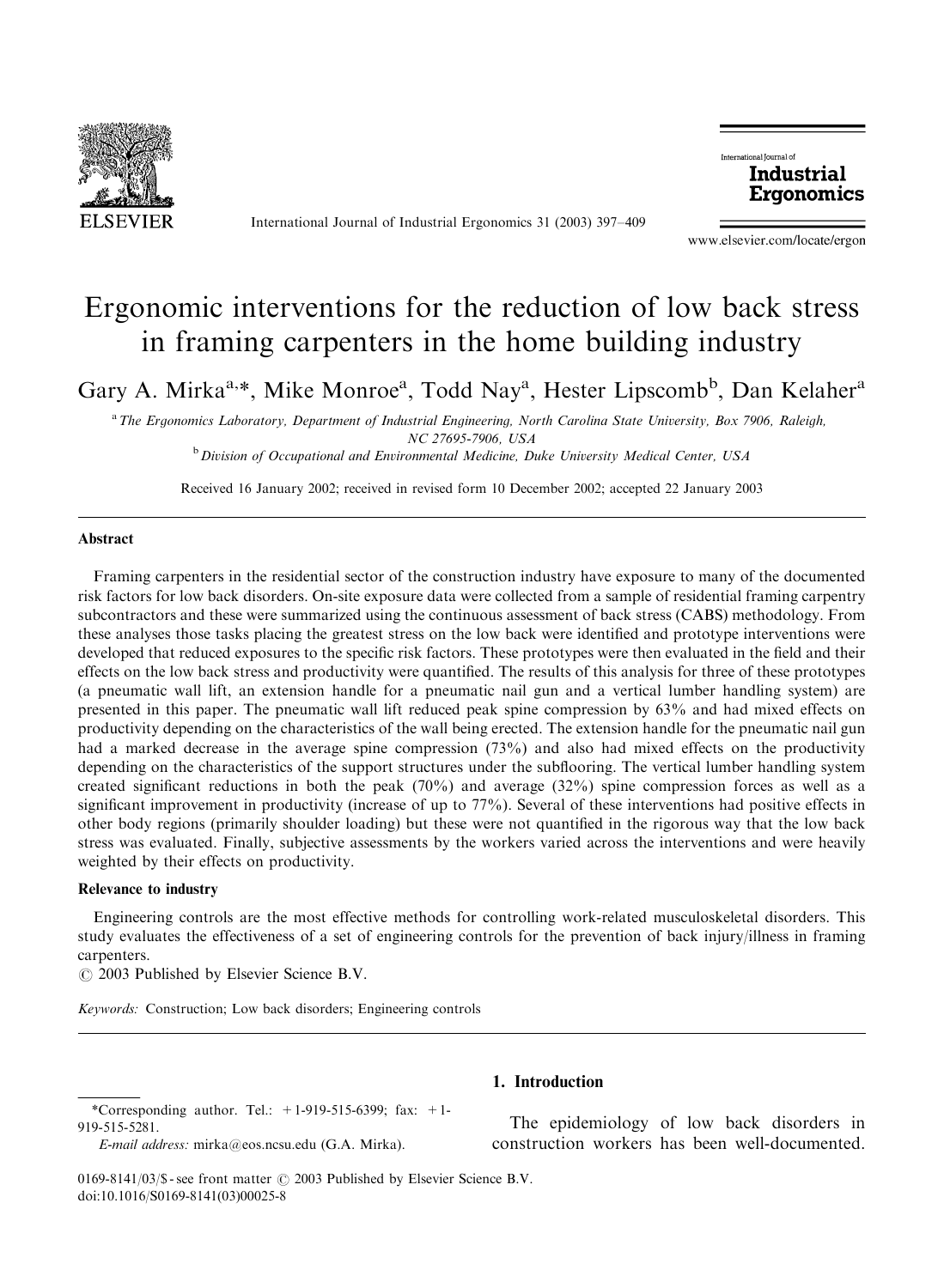In their summary of the Bureau of Labors Statistics data from 1995 to 1997, [Mital et al.](#page--1-0) [\(1999\)](#page--1-0) noted that construction workers were second only to the transportation and public utilities sector in the incidence rate for injuries involving days away from work with back pain. Framing carpenters in the residential sector of the construction industry have exposure to a number of recognized occupational risk factors for back pain including heavy work, materials handling, pushing, twisting, frequent lifting over 25 pounds, requirements for sudden, unexpected, near-maximal effort, awkward trunk postures, and static loading (e.g. [Andersson, 1981](#page--1-0); [Bernold and Guler,](#page--1-0) [1993;](#page--1-0) [Frymoyer et al., 1983](#page--1-0); [Schneider and Susi,](#page--1-0) [1994\)](#page--1-0). One of the challenging aspects of ergonomic research for this group is the large inter- and intraindividual variability in exposure, which is influenced by factors such as work assignments or tasks, stage of the construction project, number of workers on-site, and individual work patterns/ techniques.

Other challenges face ergonomists interested in developing engineering controls for this industry. First, the work sites of these individuals are constantly changing (moving from place to place within a site as well as moving from home site to home site)—making it more difficult to study their work exposures and impossible to permanently modify the work environment as is often done in more traditional industrial environments. Interventions such as improved housekeeping on job sites are likely to benefit most workers but taskspecific interventions are much more challenging because of variability in process and technique in crews and individuals, respectively. Finally, for interventions to have an impact on the incidence and severity of work-related low back disorders two things must happen: (1) the intervention must reduce stress on the structures of the low back and (2) the interventions must be used and used properly. There are a number of challenges in developing an intervention that addresses both of these issues. First the intervention must be costeffective, showing a net positive relationship between the cost of the intervention and the productivity gains to be realized through the use of the intervention. For small sub-contractors

particularly, who typically work on extremely tight budgets, the payback period for the intervention often needs to be on the order of weeks for it to even be considered. Second, the intervention must be easy to transport both from site to site and from place to place within a site. An intervention that is cumbersome to move cannot only have a negative impact on overall productivity, but may also introduce new ergonomic or safety concerns. Third, the change caused by the intervention must be within the comfort zone of both management and the workers. Resistance to change in process and technique is a challenge that must be met with any significant change brought on by the intervention ([Hecker et al., 2000;](#page--1-0) [Spielholz and Davis,](#page--1-0) [2001\)](#page--1-0). All of these issues must be considered in the intervention development/evaluation process. The specific aim of this project was to develop a set of ergonomic interventions for framing carpenters in the home building industry and to quantify the impact of these interventions on the lumbar biomechanical stress and productivity of the associated tasks as well as the subjective impressions of the workers as to the overall utility of the intervention.

## 2. Methods

### 2.1. On-site ergonomic assessments

The continuous assessment of back stress (CABS) methodology ([Mirka et al., 2000\)](#page--1-0) was used to identify stressful work tasks from the daily work activities of framing carpenters in the home building industry. The CABS method employs three well-established low back stress assessment tools (Revised NIOSH Lifting Equation (NIOSHLE) [\(Waters et al., 1993](#page--1-0)), University of Michigan Three-Dimensional Static Strength Prediction Program (3DSSPP) [\(Chaffin et al., 1987](#page--1-0); [Chaffin and Erig, 1991\)](#page--1-0) and the Ohio State University Lumbar Motion Monitor Model (LMM) [\(Marras et al., 1993\)](#page--1-0) to quantify stress on a task by task basis. These assessments are then represented in the form of probabilistic profiles of the work duties. The details of the CABS methodology and how it was applied to the